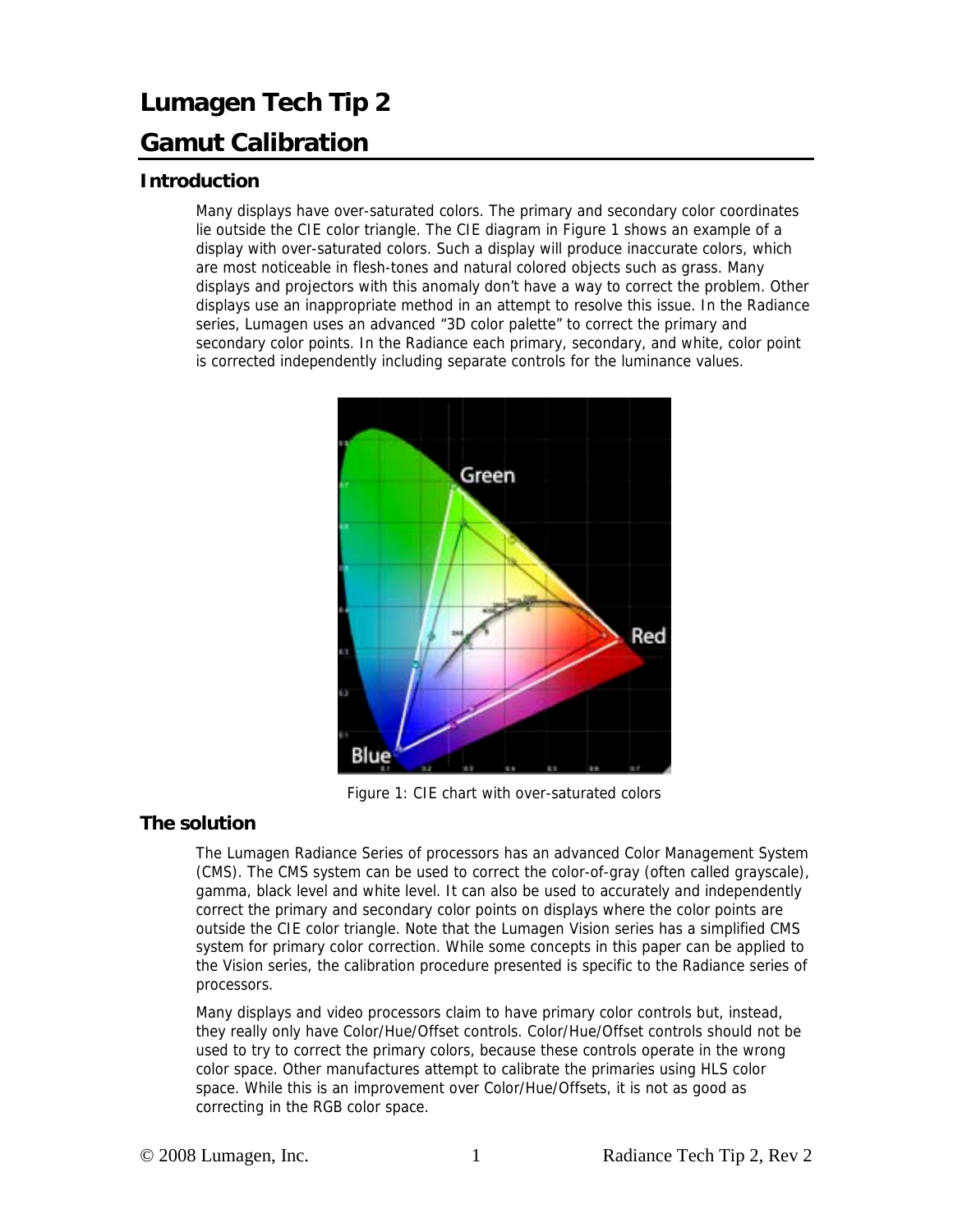Lumagen uses RGB color space for primary color correction. Lumagen believes that RGB color space – the native color space for the primary and secondary colors – is the proper color space to use when correcting primary and secondary colors. This is because it allows the primary and secondary colors to be corrected, while maintaining the correct interpolation of colors. The Radiance performs this calibration in linear RGB color space to assure the best possible image quality. Figure 2 shows an example of corrected primary and secondary colors.



Figure 2: CIE chart after calibration

## **Primary/Secondary Calibration Procedure**

This tutorial is intended for an experienced calibrator. If you don't have proper training and an accurate color probe, consider having your projector/display calibrated by an ISF calibration expert. Test patterns are required for each measurement in this procedure. The Radiance processor can generate all the necessary patterns, internally, in its frame buffer. An external pattern-generator can also be used to generate the necessary patterns. Lumagen strives to match the level of internally generated patterns to the level of externally generated patterns as much as practical. So, the results should be substantially the same whether you use internal or external generated patterns. However, there can be slight differences. Many experienced calibrators use an external pattern generator to ensure that the calibration will precisely match the source. After each calibration step, make sure you view real images to double check the calibration. Note that the Radiance must be in "Service Mode" (MENU 0910) to perform the following calibrations.

It is important to do the calibration steps in the appropriate order. While it is possible to vary the order and still achieve good results, Lumagen recommends the following:

- 1 Install the Radiance and connect it to the display. Set the Radiance output to the appropriate resolution (MENU> Output> Configs> [Config #]> Select Mode) and aspect ratio (MENU> Output> Configs> [Config #]> Aspect). For RGB output mode, also set the output level (MENU> Output> Configs> [Config #]> Other> Level).
- 2 Set the display controls to defaults as appropriate. Lumagen recommends disabling display features that are intended to enhance the image such as noise reduction and edge enhancement, since these can interfere with Lumagen enhancement features.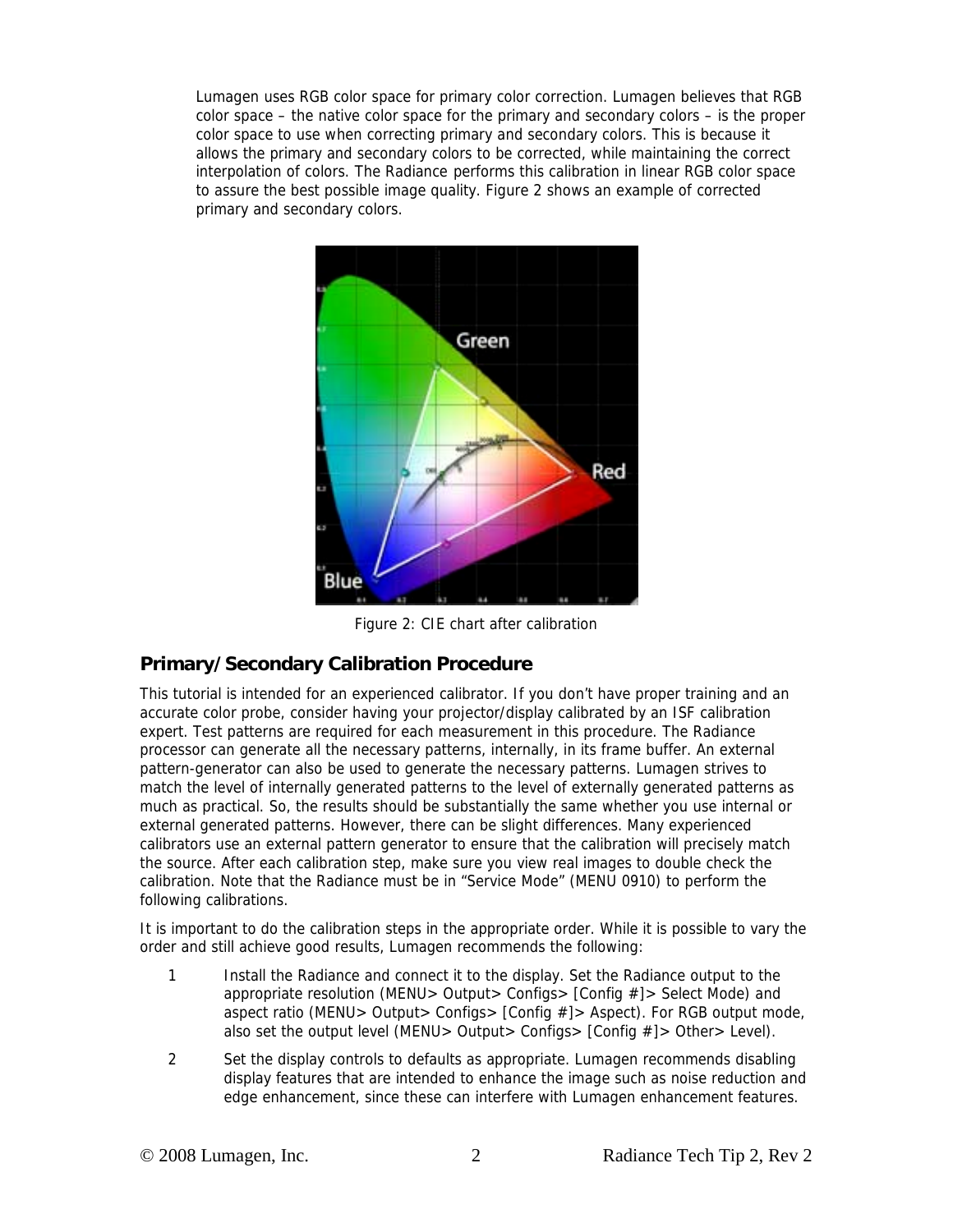- 3 Lumagen recommends disabling Dynamic-Iris controls on projectors and rear projection televisions. A dynamic-iris tends to have a negative impact on overall image quality for real images. Mainly, the dynamic-iris increases the marketing numbers for contrast-ratio, while not improving contrast on real images that have any reasonable combination of light and dark areas. Also a dynamic Iris can "flutter" as it tries to choose an appropriate setting, or show a visible and distracting change in contrast for fast light-level changes. Consider putting the iris in manual mode and setting it to its minimal brightness position. This reduces the maximum white level, but remember that the black level is the most important factor in determining true contrast level. This setting darkens the black level and has a positive impact on overall real-image contrast-ratio. Of course in a brightly lighted environment you may need to leave the iris at a higher light level setting.
- 4 Measure the (x,y) points and (Y) luminance for the primary and secondary points. The Radiance Color-Gamut control can only bring color points on the display toward the center (i.e. toward the white point) of the CIE diagram. That is, the Color-Gamut control can't drive the display's color beyond its physical characteristics. It is important to note that many displays have a color temperature selection (e.g. default, warm, natural, etc.). These selections generally affect the primary and secondary  $(x,y)$  points. Before starting the color-gamut calibration, when possible, select a color mode for which all the primary and secondary points are at, or outside, the CIE color triangle for the desired color space.
- 5 Check the default gamma curve of the display. Specifications calls for a gamma of 2.2, but many professionals prefer a gamma of 2.4. Use either the display's gamma control function, or the Radiance's gamma-factor control to do an initial calibration of gamma. Depending on the display, it may be necessary to later use the Radiance's parametric gamma function to correct for non-linearities in the display gamma. This would be done after the gamut calibration is completed. The Gamma-Factor control (MENU> Output> Configs> [Config #]> Color Mgmt> Gamma Factor) allows either internal patterns, or an external pattern generator, to be used. The internal pattern can be set to small-window, normal-window, or full-screen. The small window patterns work best on plasmas and other displays where the result varies, depending on the area covered by the window pattern, due to power supply limitations. Measure the gamma curve of the display in either 5 or 10 IRE increments and calculate the actual gamma. Set the Lumagen gamma factor to achieve the desired display gamma. Note that in order to support whiter-than-white and blacker-thanblack, Lumagen has chosen to include this entire range of values (i.e. 0 to 4095 with 12-bit pixel depth, where black = 256) in the gamma curve. This means that changes to the Radiance Gamma-Factor also changes the black and white levels. So black and white levels should be calibrated after setting the Radiance Gamma-Factor.
- 6 Set the black-level (brightness) and white-level (contrast) using the controls in the display. If an increase in the Gamma-Factor makes setting the black level in the display difficult, you can use the Radiance output–configuration black level to adjust the actual black output level from the Radiance before adjusting the display (MENU> Output> Configs> [Config #]> HDMI Format> Type). Later differences between sources can be calibrated using the Radiance per-input configuration memories. Proper black level is when a –2 or a -4 IRE bar cannot be differentiated from a 0 IRE black background, but a  $+2$  or a  $+4$  IRE bar can be barely seen against a 0 IRE black background. It is important to note that many displays will have different black levels depending on the average brightness of the image. Using a black full-frame image with a –4 and a +4 (e.g. Radiance Contrast 2 pattern) bar is recommended to insure that dark scenes have a good black level setting. Setting black slightly too dark is better than setting black slightly too bright. If black is too bright the image will look softer than it should. So, if you error, error on the side of setting the black-level slightly too dark.
-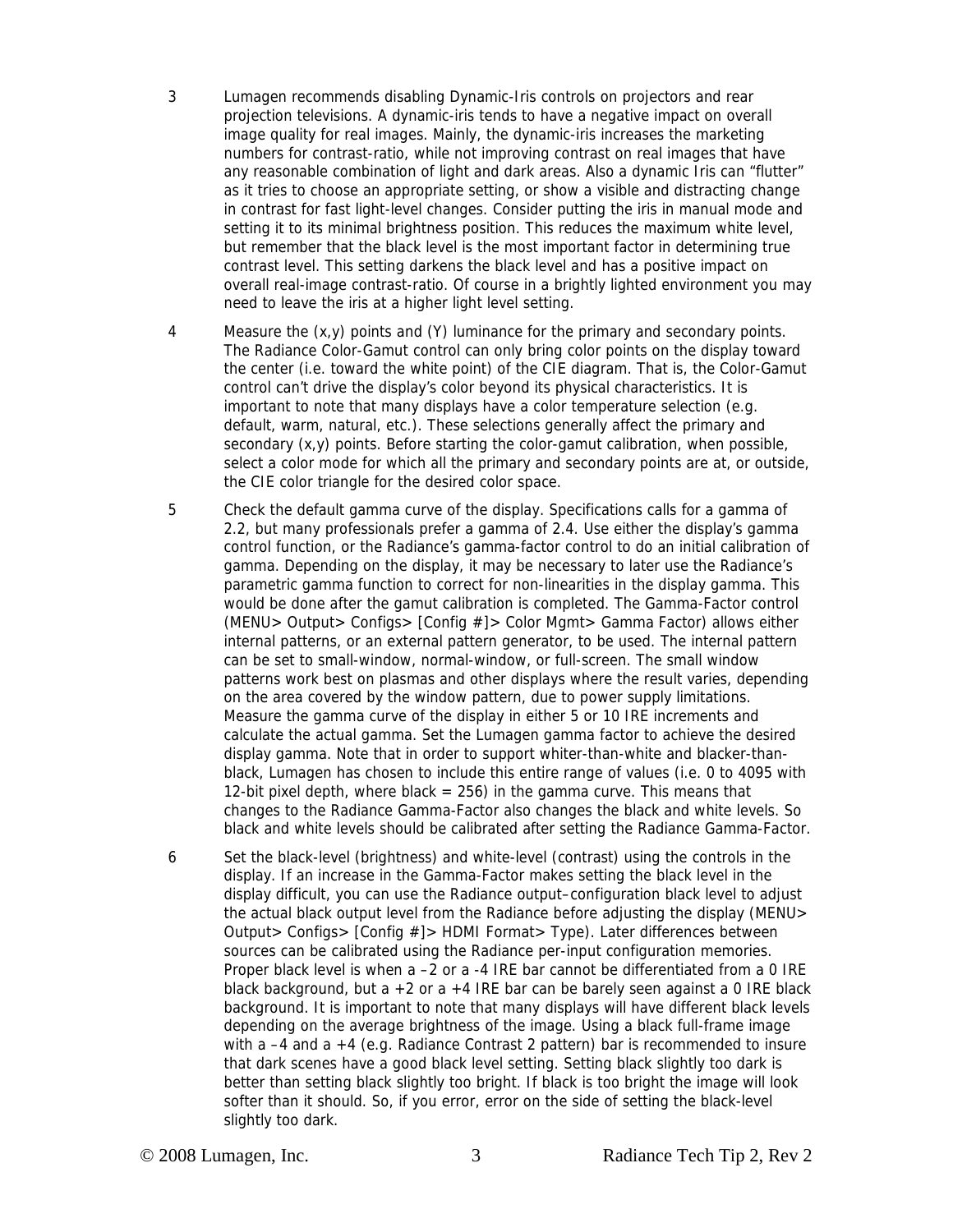- 7 If the display has a grayscale calibration feature, set the 100 IRE point grayscale using either Lumagen's internal window pattern or an external pattern generator. Some calibrators prefer to do the entire grayscale calibration using the display's controls when possible, while others only calibrate the 100% point and complete the calibration using Lumagen's parametric grayscale calibration function. Either method works well. If you are using the display's controls to do the entire grayscale calibration, do so at this point. It is recommended that, if needed, Lumagen's parametric grayscale calibration should be done after the color-gamut calibration.
- 8 The Radiance series uses a 3D RGB color-palette to allow both the primary and secondary color points to be independently calibrated for  $(x,y)$  and Y values. The 3D palette works in linear RGB color space. The Radiance processes the incoming values to remove the gamma pre-emphasis applied at the source, so the 3D palette can function in the linear color space. Next the 3D palette processes the image. Finally the gamma pre-emphasis is reinserted into the data. In order to support whiter-thanwhite and blacker-than-black, Lumagen has chosen to include the entire range of values (i.e. 0 to 4095 with 12-bit pixel depth, where black  $= 256$ ) in the RGB color cube. So when the "100% point" is calibrated (i.e. 235/255, it is not the "fully saturated" point. The practical implication of this is that there will be some interaction between colors. This in turn will require iteration of all the primary and secondary points, including white.
- 9 Some comments on color probes: There is great debate about the accuracy of color probes in measuring primary and secondary colors. For tri-stimulus probes, the accuracy is mainly determined by the color filter's response curve. For spectralradiometers, the number of sample-points mainly determines accuracy. Lumagen recommends caution when using the results obtained from color probes. A number of commercially available probes are not as accurate as many believe for measuring primary and secondary colors. The more accurate probes cost \$10K and up. It is better to error on the side of slight over-saturation rather than to allow any potential under-saturation of the primary or secondary points. Given that there is an unknown error in the probe's (x,y) point reading, having readings slightly outside the CIE triangle will likely provide better results than working to get a reading that exactly matches the CIE chart.
- 10 Measure the (x,y) and "Y" values for all primary and secondary colors including white.
- 11 Enter the measured white "Y" value into a calculator, such as the one available from the Accupel website. This calculator will output the expected  $(x,y)$  and "Y" values. Compare the actual measurements to the expected values ([http://www.accupel.com/Display%20Calibration%20Calculator%20\(PC\).zip\)](http://www.accupel.com/)
- 12 At this point you can work to get the  $(x,y)$  reasonably close to targets, or you can skip to step 12. If the Y values are reasonably close, or above their targets, work to get (x,y,) values closer. Start with white and then the points farthest from their target values. If the Y values are way below target, it may be best to skip to step 12. In either case there will be iteration between adjusting (x,y) and Y for each point.
- 13 Since the gamut starts with 100% of each color, the white "Y" may need to be reduced in order to be able to properly calibrate all the points, if other points have Y values below target. Find the Y point that has a measured value that is the smallest percentage of the calculated value. If this is above the calculated value, there is no need to adjust the white-point Y value. Reduce the measured white "Y" by editing the values in the color-gamut menu, using either by-color or matrix method, to match the new "Y" value entered into the calculator for white (MENU> Output> Configs> [Config #]> Color Mgmt> Color Gamut). While doing this make sure to maintain the proper R, G, B balance to hit the correct  $(x,y)$  point for white.